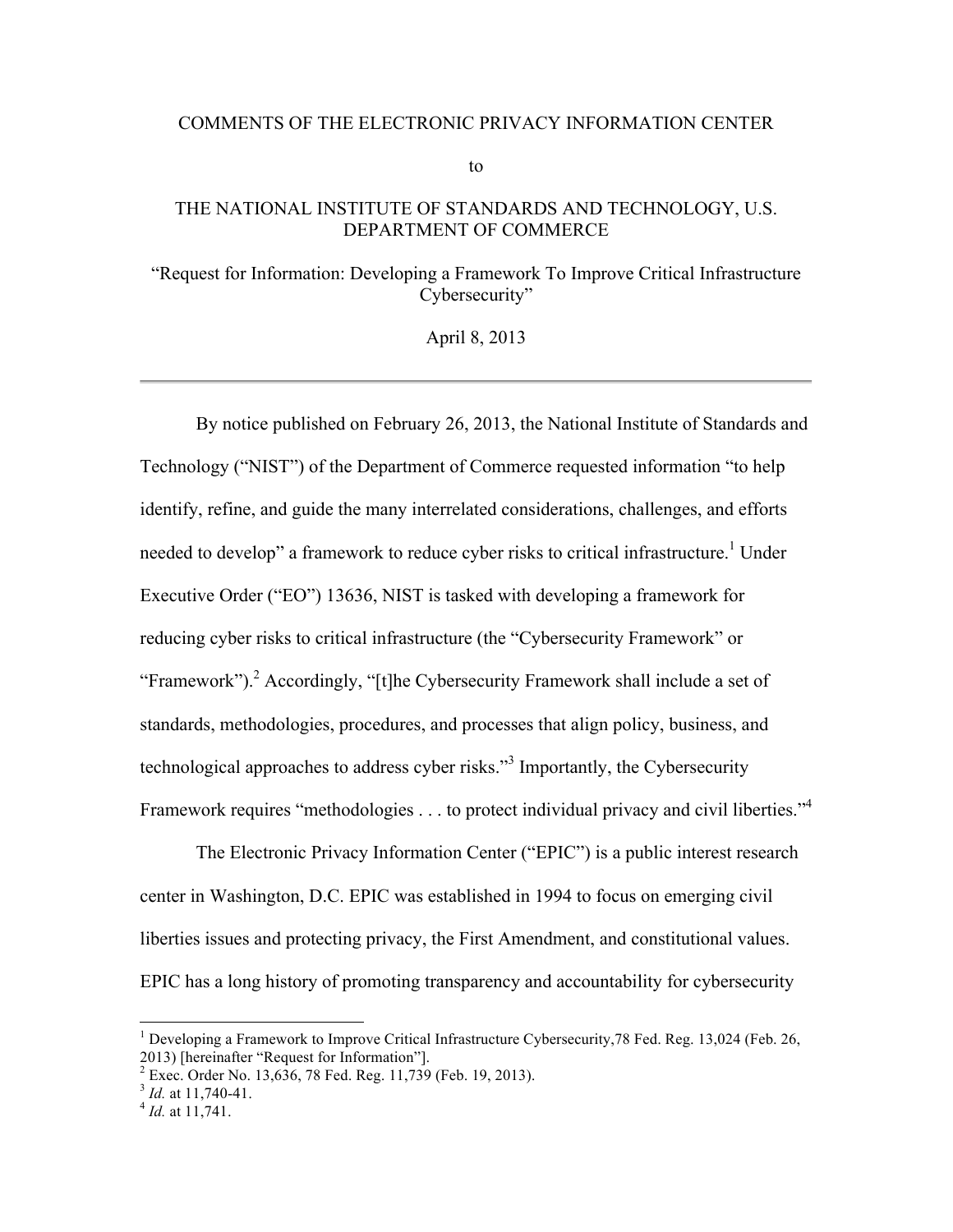and government data collection programs, specifically through the enforcement of the Privacy Act and the Freedom of Information Act.<sup>5</sup> Transparent cybersecurity programs are crucial to the public's ability to monitor the government's efforts and ensure that federal agencies respect privacy rights and comply with their obligations under the Privacy Act. EPIC further supports techniques that improve both privacy and security.

EPIC supports basing privacy and civil liberty protections on the Fair Information Practices.<sup>6</sup> Additionally, EPIC supports the review of the Department of Homeland Security's ("DHS") activities by the Chief Privacy Officer and the Officer for Civil Rights and Civil Liberties. EPIC also supports the Executive Order's call for a public report that evaluates agency activities against the Fair Information Practices ("FIPs").<sup>7</sup> In addition, EPIC agrees that the Framework "should include flexible, extensible, scalable, and technology-independent standards, guidelines, and best practices."<sup>8</sup> As the Department of Commerce explores a broad framework for cybersecurity, EPIC recommends addressing a number of fundamental concerns and consider the following additional recommendations to improve the Cybersecurity Framework.

Within the scope of the Cybersecurity Framework, EPIC recommends that NIST: (1) with respect to any cybersecurity legislation, urge Congress to include protections for civil liberties and privacy in line with the Cybersecurity Framework; (2) abide by the

<sup>&</sup>lt;sup>5</sup> See EPIC v. NSA, 678 F.3d 926 (D.C. Cir. 2012); EPIC, Cybersecurity Privacy Practical Implications, http://epic.org/privacy/cybersecurity/; EPIC, *EPIC v. NSA – Cybersecurity Authority*, http://epic.org/privacy/nsa/epic\_v\_nsa.html; EPIC, Comments of the Elec. Privacy Info. Ctr. to the Cyber Security and Information Assurance Research and Development Senior Steering Group of the Federal Networking and Information Technology Research and Development Program: Request for Comments, Dec. 19, 2012, *available at* http://epic.org/privacy/cybersecurity/EPIC-DOD-Cyber-Security-Comments.pdf.

 <sup>6</sup>*Id.* at 11,740 ("Such [privacy and civil liberty] protections shall be based upon the Fair Information Practice Principles . . . ."). <sup>7</sup>*Id.*

<sup>8</sup>*See* 78 Fed. Reg. 13,026.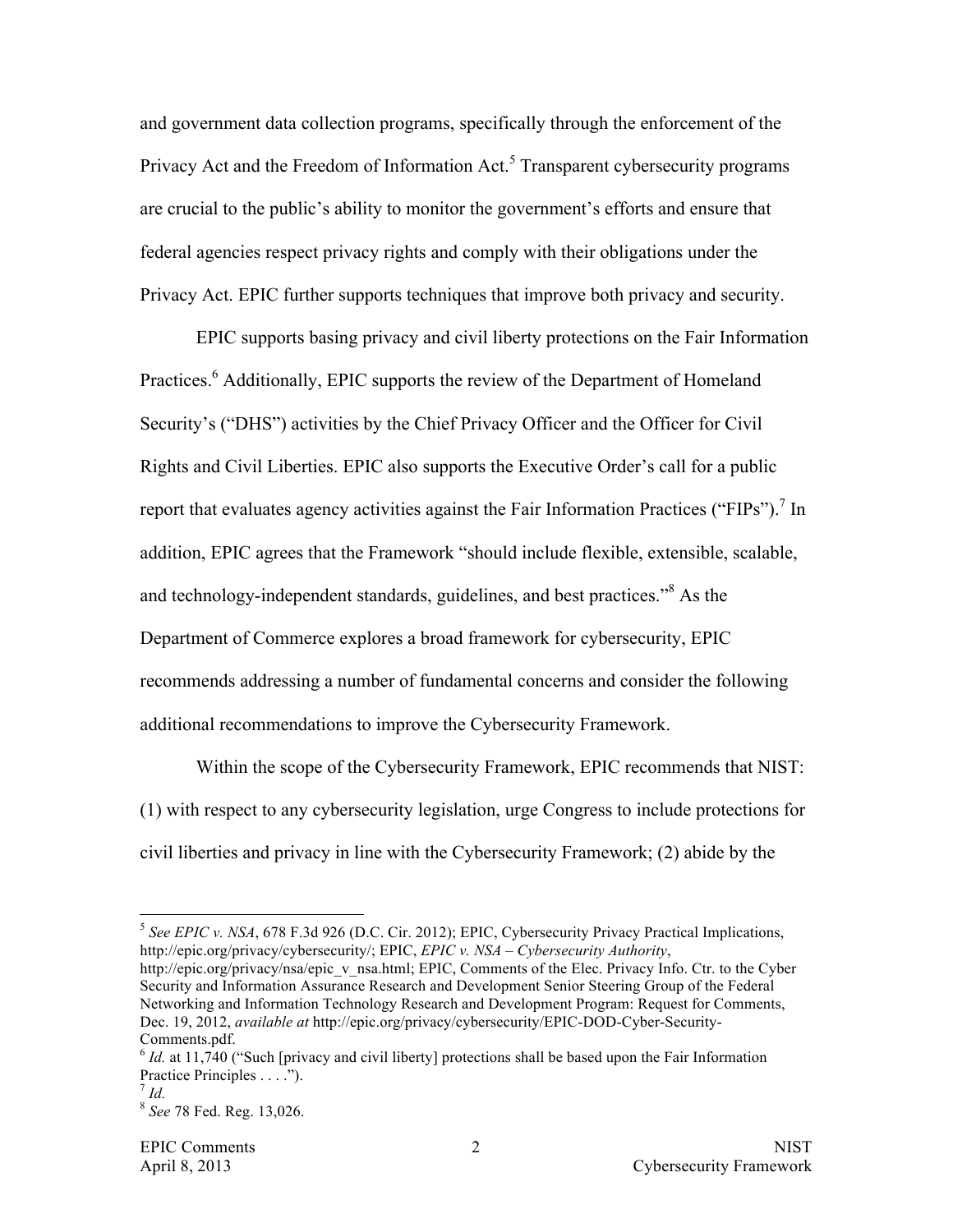Obama Administration's commitment to civilian control of cybersecurity; (3) urge the release of documentation concerning purported cybersecurity authority for agencies, including the National Security Agency ("NSA"), involved in the Cybersecurity Framework, ; (4) distinguish between cybercrimes that fall under law enforcement and cyberterrorism that falls under national security; (5) acknowledge the 1992 OECD Guidelines for the security of information systems; and (6) fully adhere to the Privacy Act of 1974 and the Freedom of Information Act.

# **I. Ensure that Any Congressional Cybersecurity Legislation Includes Protections for Civil Liberties and Privacy**

Any legislation on cybersecurity should have essential oversight and transparency mechanisms to ensure proper protection of privacy and civil liberties. As the Secretary of DHS, Janet Napolitano has said, "Congress should enact legislation to incorporate privacy, confidentiality, and civil liberties safeguards into all aspects of cybersecurity."9 That same sentiment was recently echoed by Deputy Secretary of DHS, Jane Hall Lute.<sup>10</sup>

Legislation should provide added protections to ensure privacy and civil liberties are not compromised. For example, legislation can prevent the private sector from transferring personally identifiable information to the government. As the chairman of the Financial Services Information Sharing and Analysis Center recently noted in a House cybersecurity hearing, "much could be accomplished without *ever* sharing personally

<sup>&</sup>lt;sup>9</sup> The Cybersecurity Partnership Between the Private Sector and Our Government: Protecting our National  *and Economic Security: Hearing Before the S. Comm. on Homeland Security and Governmental Affairs and S. Comm. on Commerce, Science, and Transportation joint hearing*, 113th Cong. 10 (2013) (statement of Janet Napolitano, Secretary of the U.S. Department of Homeland Security), *available at* 

http://www.hsgac.senate.gov/download/?id=bd6ad249-f43e-44ce-a369-5b23e39acf79.<br><sup>10</sup> DHS Cybersecurity: Roles and Responsibilities to Protect the Nation's Critical Infrastructure: Hearing  *Before the H. Comm. on Homeland Sec.*, 113th Cong. 10 (2013) (statement of Jane Hall Lute, Deputy Secretary of the U.S. Department of Homeland Security), *available at*  http://docs.house.gov/meetings/HM/HM00/20130313/100390/HHRG-113-HM00-Wstate-LuteJ-20130313.pdf.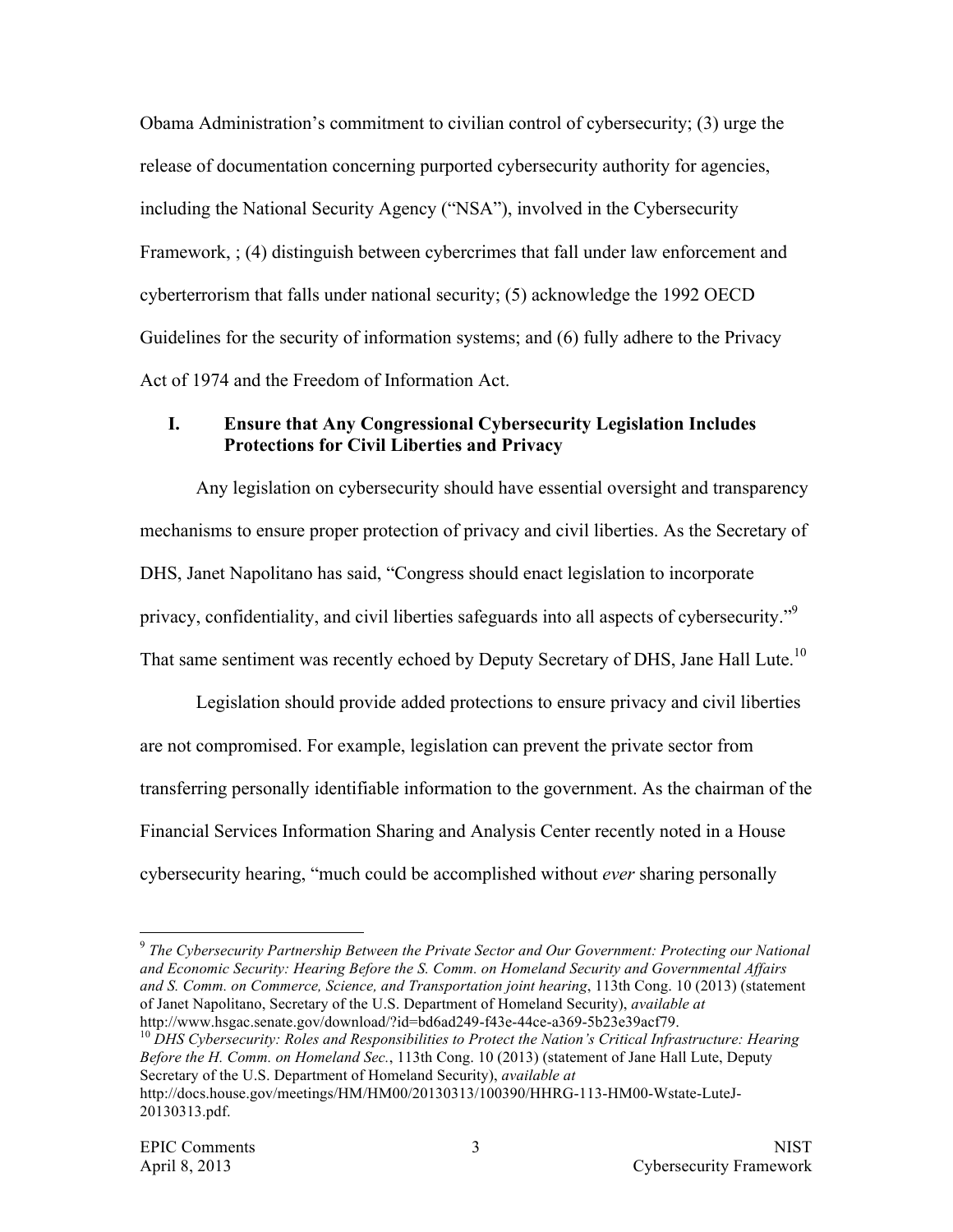identifiable information."<sup>11</sup> Any exceptions to this rule should be limited and narrowly tailored. Also, Congress should prohibit the government from exploiting information for secondary uses that the government obtains from the private sector under the Cybersecurity Framework. Additionally, Congress should task the Privacy and Civil Liberties Oversight Board ("PCLOB") with overseeing cybersecurity implementation measures. Further, Congress should clarify and strengthen DHS's role as the government leader in cybersecurity efforts.<sup>12</sup>

Any cybersecurity legislation should be designed in a manner that does not discourage lawful, constitutionally protected activity. Protecting freedom of expression and association should be a paramount concern as our nation develops a cybersecurity policy, and care should be taken to ensure that new policies do not have a chilling effect on the expression of a wide diversity of ideas or association with others via the Internet. The Internet is a vital source of information for a large and growing number of citizens and is one of the primary platforms for the democratic discussion and debate necessary for a free society. First Amendment rights of expression and association are integrally connected to privacy, due process, equal protection, and indeed so are all the rights and values protected in the Bill of Rights. With respect to any cybersecurity legislation, NIST should urge Congress to include protections for privacy and civil liberties in line with the Cybersecurity Framework.

<sup>&</sup>lt;sup>11</sup> DHS Cybersecurity: Roles and Responsibilities to Protect the Nation's Critical Infrastructure: Hearing  *Before the H. Comm. on Homeland Sec.,* 113th Cong. 4-5 (2013) (statement of Anish Bhimani, Chairman of the Financial Services Information Sharing and Analysis Center) (emphasis added), *available at*  http://docs.house.gov/meetings/HM/HM00/20130313/100390/HHRG-113-HM00-Wstate-BhimaniA-20130313.pdf.

<sup>&</sup>lt;sup>12</sup> See Webcast: DHS Cybersecurity: Roles and Responsibilities to Protect the Nation's Critical  *Infrastructure: Hearing Before the H. Comm. on Homeland Sec.*, 113th Cong. 10 (2013), http://mfile3.akamai.com/65736/wmy/sos1469-1.streamos.download.akamai.com/65740/chs\_113th/03-13-13-full.asx*.*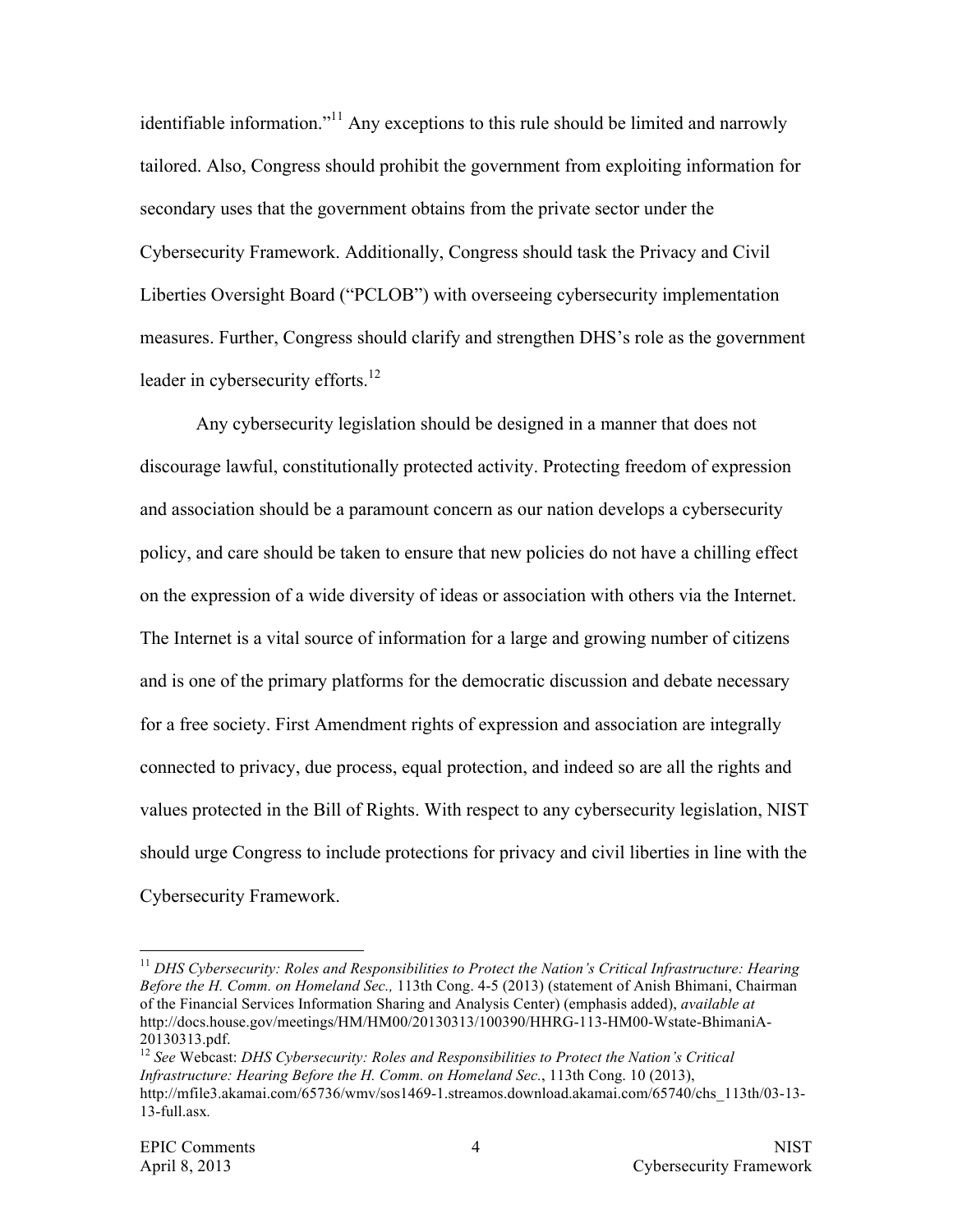#### **II. Maintaining Civilian Control of Cybersecurity is Essential to Transparency, and All Agencies Involved Should Release Documentation for the Basis of Their Cybersecurity Authority**

The need for transparency and public oversight underscores why cybersecurity efforts must be in the hands of a civilian agency. It is important that the government's cybersecurity efforts are subject to the transparency and oversight that comes with civilian agencies. Although the, for example, NSA's involvement for its expertise may be needed, in no way should the NSA covertly control cybersecurity or undermine the authority of DHS to run and lead the government's cybersecurity efforts. General Keith Alexander, the head of the U.S. Cyber Command and the National Security Agency, recognizes the need for a civilian agency to lead on cybersecurity and advises that DHS should be in the middle of any cybersecurity effort.<sup>13</sup> General Keith Alexander called putting civilian agencies in charge of domestic cybersecurity "the correct thing to do" because it allows "the transparency which I think the American People need in this area<sup>",14</sup>

Neither the NSA, nor any other non-civilian agency, should dictate cybersecurity efforts or become the de facto leader of cybersecurity behind the scenes. NSA has played an increasingly significant role in domestic communications security and concerns that the NSA may exert undo control and influence over cybersecurity efforts are legitimate. In a March 2009 resignation letter, Rod Beckstrom, the Director of the National Cybersecurity Center at the time, stated, "NSA effectively controls DHS cyber efforts through detailees, technology insertions, and the proposed move of NPPD and the NCSC

<sup>&</sup>lt;sup>13</sup> Jennifer Martinez, *General: Nation Needs DHS involved in Cybersecurity*, The Hill Oct. 1, 2012, http://thehill.com/blogs/hillicon-valley/technology/259547-general-nation-needs-dhs-involved-incybersecurity.

<sup>&</sup>lt;sup>14</sup>Transcript: Cyber Gridlock: Why the Public Should Care, 18 http://www.wilsoncenter.org/sites/default/files/cybersecuritytranscript.pdf .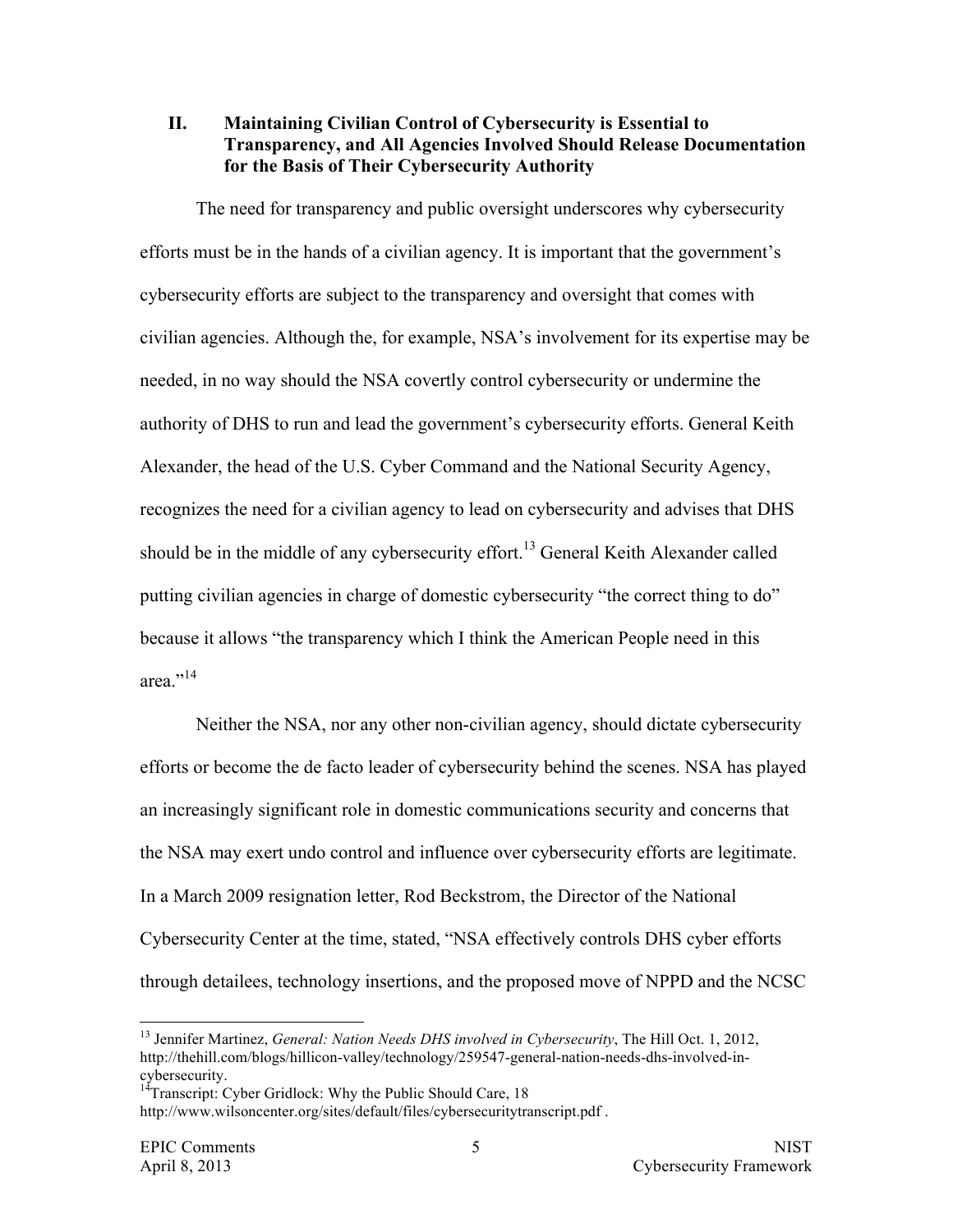to a Fort Meade NSA facility."15 Mr. Beck continues, "NSA currently dominates most national cyber efforts."16 While we respect the technical expertise of the Agency, it is vitally important that the American public can hold the government accountable for its actions within the field of cybersecurity.

The NSA has provided the public with little to no insight into the Agency's cybersecurity efforts, opting to remain a black hole for information on government cybersecurity efforts. Since January 2009, EPIC has pursued eight Freedom of Information Act matters with the NSA regarding its increasing role in domestic communications security. In six of those cases, the NSA has never disclosed documents responsive to EPIC's request. The NSA continually ignored the Freedom of Information Act's statutory deadlines or improperly refused to comply with required procedures. The NSA's actions in response to legitimate requests under the Freedom of Information Act have been evasive and undermine any thoughts that it will provide the needed transparency with respect to the government's cybersecurity efforts.<sup>17</sup>

The NSA has erected a wall of secrecy around its cybersecurity activity. As mentioned above, EPIC has spent enormous time and effort in an attempt to make the NSA's cybersecurity authority available to the public. EPIC has sought the text of National Security Presidential Directive 54, which sets forth NSA's role in cybersecurity and surveillance, $^{18}$  and Presidential Policy Directive 20, $^{19}$  which expands the NSA's

 $^{16}$   $\hat{Id}$ . http://online.wsj.com/public/resources/documents/BeckstromResignation.pdf.

<sup>&</sup>lt;sup>15</sup> Letter from Rod Beckstrom, Director, National Cybersecurity Center to Janet Napolitano, Secretary, Department of Homeland Security (March 5, 2009), *available at*

<sup>&</sup>lt;sup>16</sup> *Id.*<br><sup>17</sup> See EPIC's letter to Senate for an overview of EPIC's efforts to acquire information about NSA's involvement in cybersecurity (sec. V.), *available at* http://epic.org/privacy/cybersecurity/EPIC-Senate-

<sup>&</sup>lt;sup>18</sup> EPIC, Freedom of Information Act Appeal, FOIA Case 58987, *available at* http://www.epic.org/foia/NSPD54\_complaint.pdf.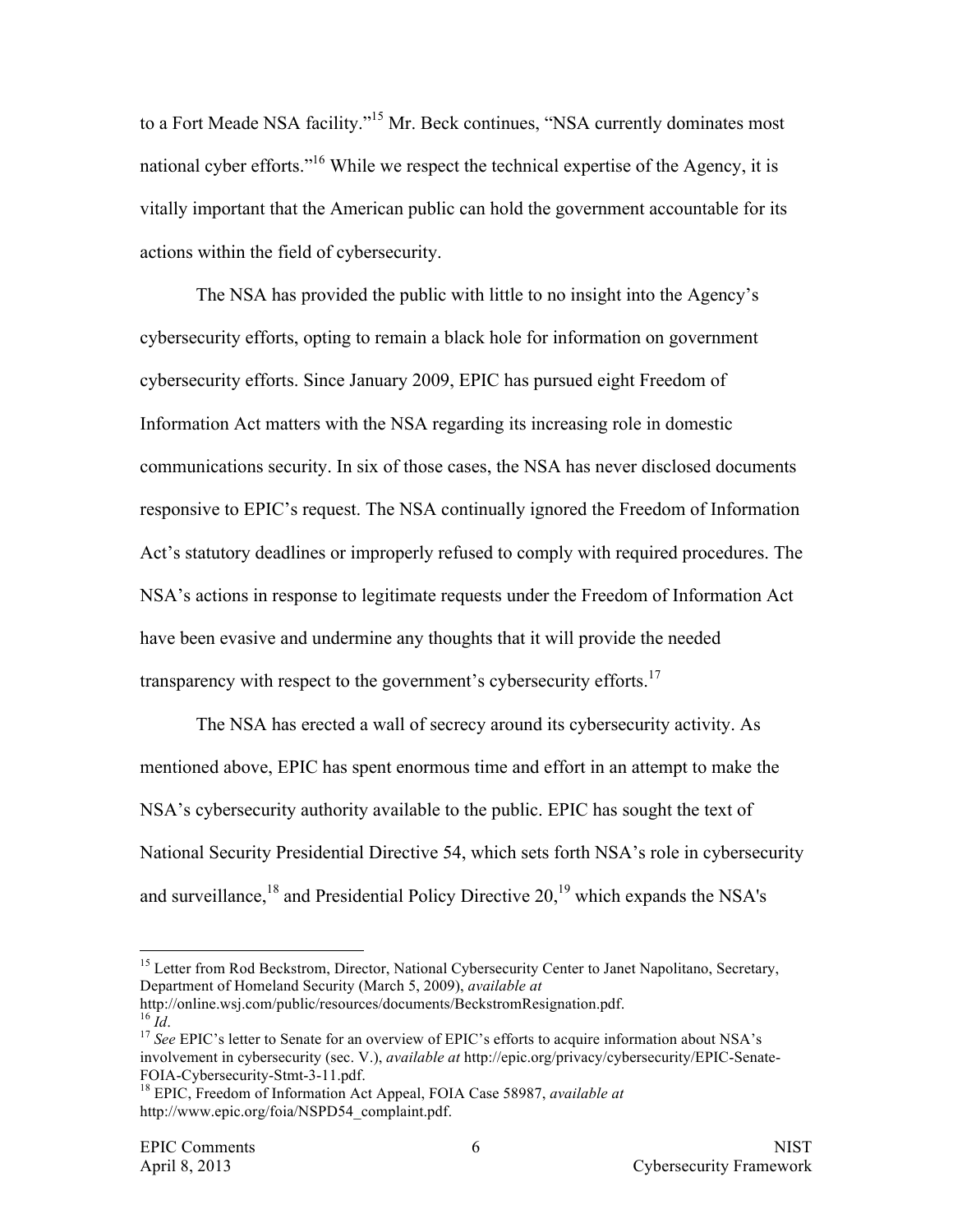cybersecurity authority and has raised concerns about government surveillance of the Internet.<sup>20</sup>

Urging all agencies involved in cybersecurity, including the NSA, to release the documentation concerning their cybersecurity authorithy would provide the opportunity for meaningful public participation in the development of new security measures that may have a significant impact on civil liberties, such as privacy. The Senate Committee on Homeland Security and Governmental Affairs recognizes that cybersecurity initiatives must include actions to "…reassure [the public] that efforts to secure cyber networks will be appropriately balanced with respect for privacy and civil liberties."<sup>21</sup> EPIC urges NIST to encourage all agencies involved in the Cybersecurity Framework, including the NSA, to clarify their purported authority and role in cybersecurity.

The cybersecurity activity undertaken by the federal government must be carefully monitored and civilian control presents an opportunity to do this in a way military control does not. Any policies should be subject to the independent oversight of an empowered and effective Privacy and Civil Liberties Oversight Board. Additionally, cybersecurity efforts should be subject to rigorous public and congressional reporting as well as DHS Inspector General audits in order to protect individual liberties while providing robust cybersecurity.

<sup>19</sup> EPIC, Freedom of Information Act Appeal, *available at* http://epic.org/foia/nsa/NSA-PPD-Appeal.pdf.

20 EPIC Complaint, *available at* http://www.epic.org/foia/FOIAapp112409.pdf.

 Senate Committee on Homeland Security and Governmental Affairs to Michael Chertoff, Secretary, Department of Homeland Security note 5 (May 1, 2008), *available at* <sup>21</sup> Letter from Joseph I. Lieberman, Chairman, and Susan M. Collins, Ranking Member, United States http://hsgac.senate/gov/public/\_files/5108LiebermanCollinslettertoChertoff.pdf.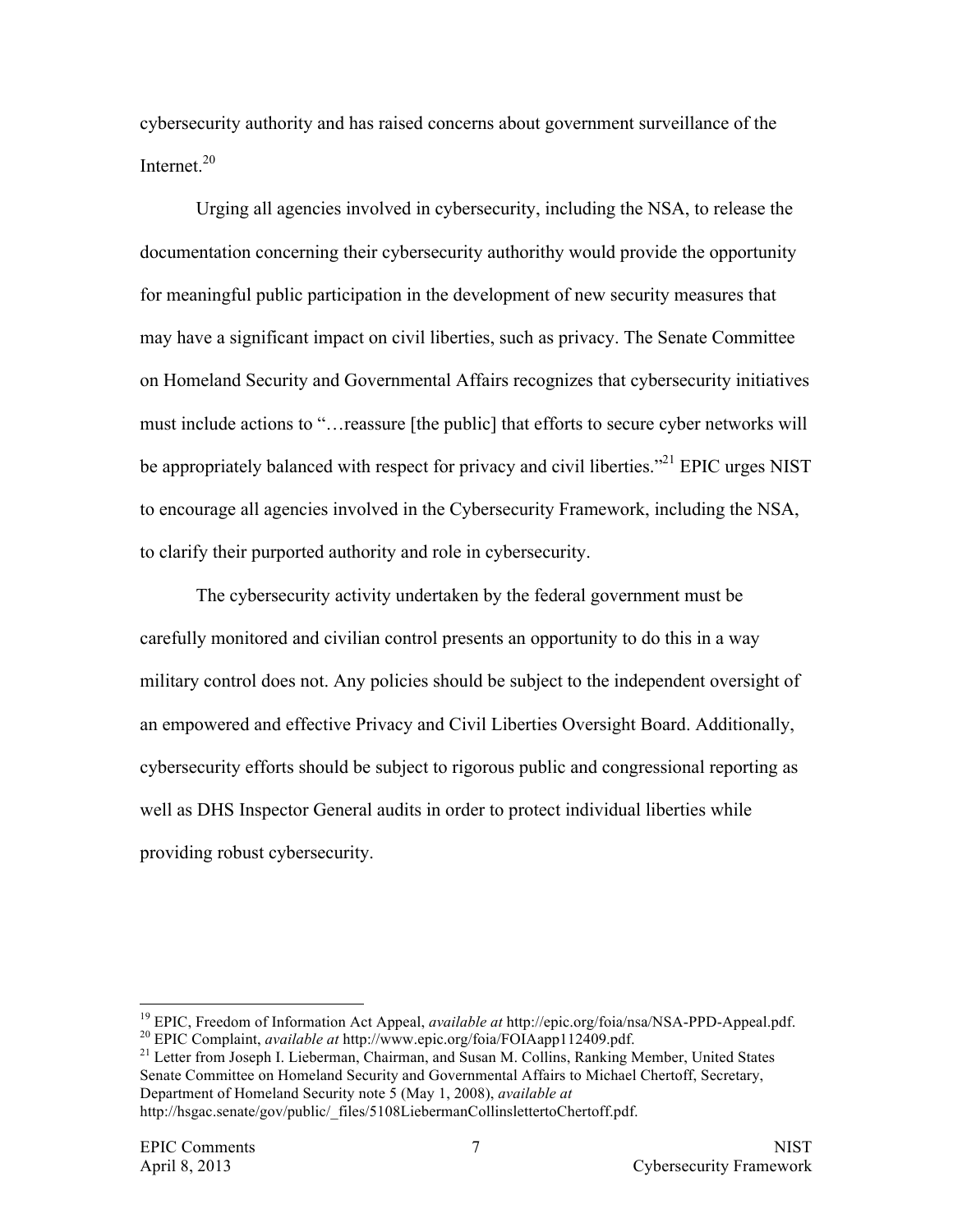## **III. The Cybersecurity Framework Should Distinguish Between Cybercrimes and Cyberterrorism**

The overwhelming majority of cybersecurity incidents do not fall within the "national security" designation. As Deputy Secretary Lute has noted, cyberspace should not be managed like a warzone.<sup>22</sup> Most of the cybersecurity issues amount to civilian crimes committed in cyberspace (i.e. cybercrimes) that should be handled by state and local law enforcement and not under the rubric of national security.<sup>23</sup> The misappropriation of intellectual property, cyber-espionage, and hacktivism, to name a few cybersecurity issues, do not pose national security threats and should not be treated as such. The Cybersecurity Framework should narrowly focus on reducing "cyber risks to critical infrastructure,"<sup>24</sup> where critical infrastructure is statutorily defined as " systems and assets, whether physical or virtual, so vital to the United States that the incapacity or destruction of such systems and assets would have a debilitating impact on security, national economic security, national public health or safety, or any combination of those matters."<sup>25</sup> Only when cybersecurity incidents encompass this definition are they properly classified as cyberterrorism and fall under national security.

The Cybersecurity Framework should distinguish between those cybersecurity incidents that fall within the limited scope of national security (i.e. cyberterrorism) and those that do not (i.e. cybercrime). Too often claims of national security tip the

 <sup>22</sup>*See* Webcast: *DHS Cybersecurity: Roles and Responsibilities to Protect the Nation's Critical Infrastructure: Hearing Before the H. Comm. on Homeland Sec.*, 113th Cong. 10 (2013) http://mfile3.akamai.com/65736/wmy/sos1469-1.streamos.download.akamai.com/65740/chs\_113th/03-13-13-full.asx*.*

 <sup>23</sup>*See* Webcast: *DHS Cybersecurity: Roles and Responsibilities to Protect the Nation's Critical Infrastructure: Hearing Before the H. Comm. on Homeland Sec.*, 113th Cong. 10 (2013) http://mfile3.akamai.com/65736/wmv/sos1469-1.streamos.download.akamai.com/65740/chs\_113th/03-13-13-full.asx*.*

<sup>13-</sup>full.asx.<br><sup>24</sup> Request for Information, 78 Fed. Reg. at 13,024. <sup>24</sup> Request for Information, 78 Fed. Reg. at 13,024.<br><sup>25</sup> 42 U.S.C. § 5195c(e).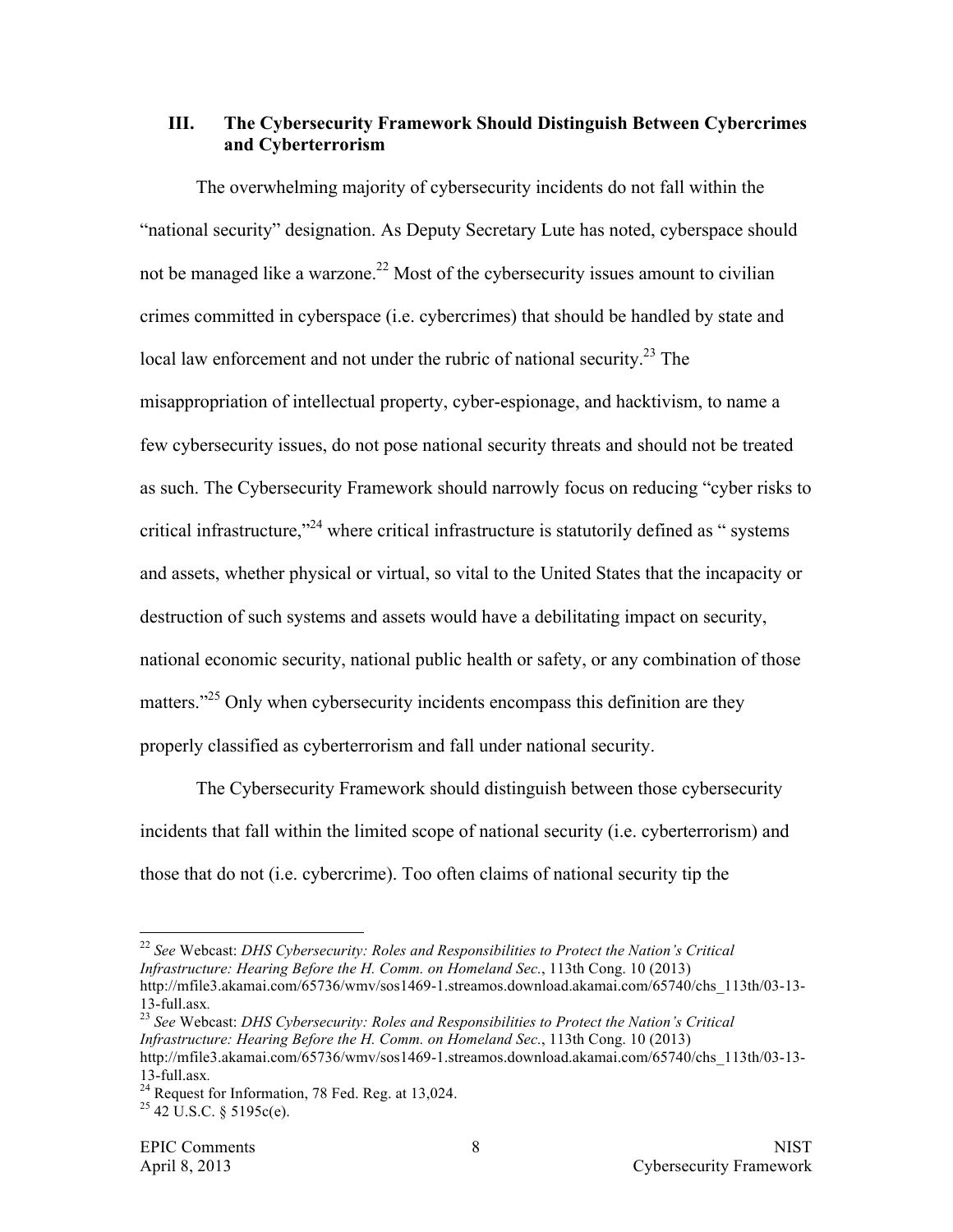transparency-secrecy scale towards secrecy; thus the Cybersecurity Framework should clearly define what encompasses national security threats. Even those aspects of the Cybersecurity Framework that do fall under national security should be transparent whenever possible. As the National Security Strategy states, "our democracy depends upon transparency, and whenever possible we are making information available to the American people so that they can make informed judgments and hold their leaders accountable."26

### **IV. NIST Should Acknowledge the 1992 OECD Guidelines for the Security of Information Systems to Further Incorporate Privacy Protections**

Privacy safeguards are vital to cybersecurity. Robust privacy protections promote cybersecurity in a number of ways. Proper privacy protections, including adequate data protection and avoidance of unnecessary transfers of personal information, limit exposure to a cyberattack or other type of breach and minimize the risk to individuals when such attacks occur.

Organisation of Economic Co-operation Development ("OECD") Security Guidelines.<sup>27</sup> Protecting individual privacy keeps cybersecurity efforts focused on robust efforts to secure cyberspace, prevent attacks, and minimize damage and disruption when attacks do occur. As noted, EPIC supports the Cybersecurity Framework's commitment to the FIPs. Further, in an effort to protect personal privacy and maintain the open and free flow of information, EPIC recommends the Cybersecurity Framework acknowledge the

 http://www.whitehouse.gov/sites/default/files/rss\_viewer/national\_security\_strategy.pdf 27 Organisation for Economic Co-operation Development, *OECD Guidelines for the Security of*  Information Systems Networks: Towards a Culture of Security (1992), available at <sup>26</sup> National Security Strategy 36-37 (May 2010), *available at* http://www.whitehouse.gov/sites/default/files/rss\_viewer/national\_security strategy.pdf http://www.oecd.org/internet/ieconomy/oecdguidelinesforthesecurityofinformationsystems1992.htm.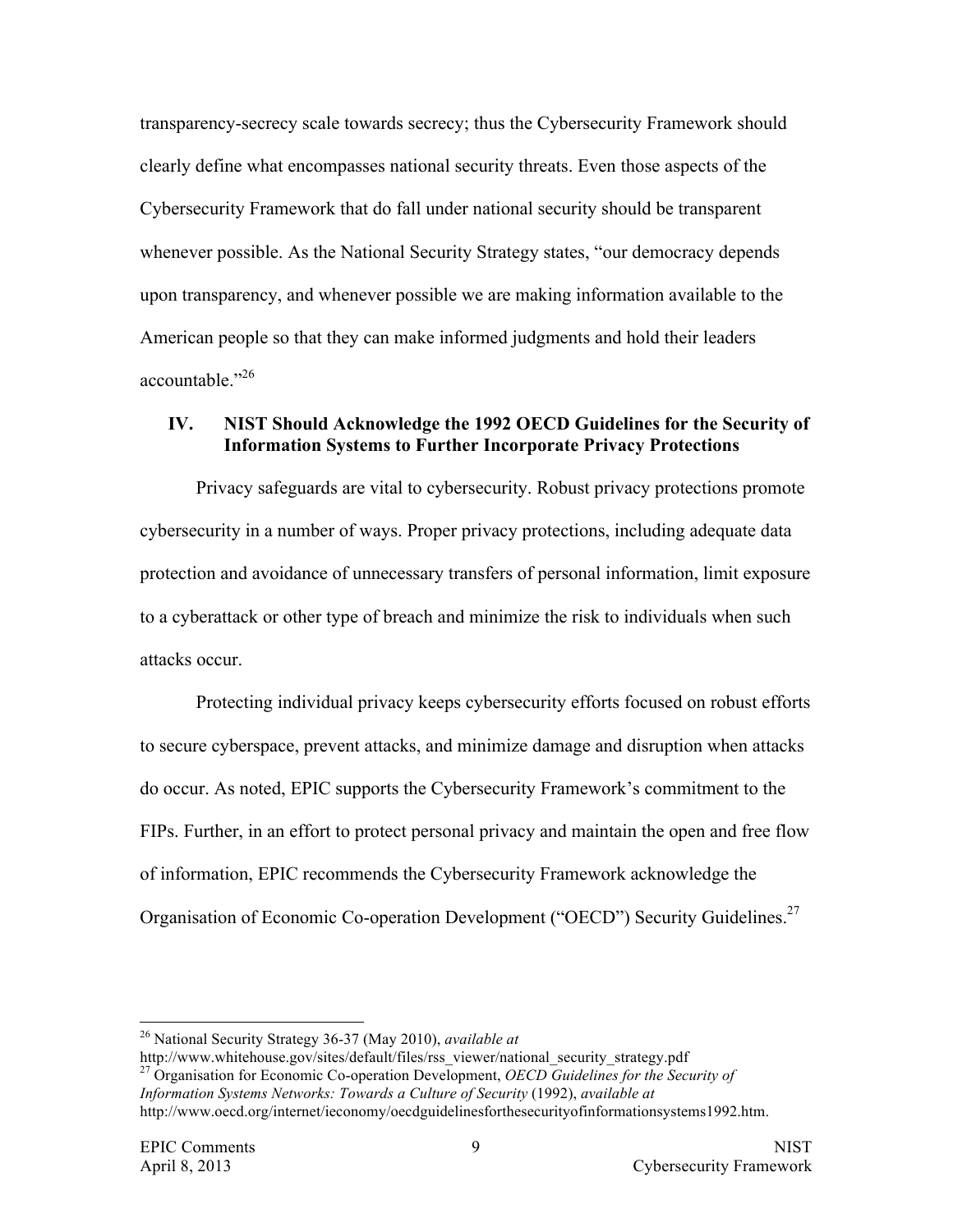These principles include:

- **Accountability**
- Awareness
- Ethics
- Multidisciplinary
- Proportionality
- Integration
- Timeliness
- Reassessment
- Democracy<sup>28</sup>

In particular, EPIC emphasizes the need for recognition of the Democracy

Principle, which states "[t]he security of information systems should be compatible with

the legitimate use and flow of data and information in a democratic society."29

# **V. The Cybersecurity Framework Should Fully Adhere to the Privacy Act and Freedom of Information Act**

The Cybersecurity Framework will provide an overarching structure for the U.S. Government's cybersecurity efforts. Those efforts may include the collection of personally identifiable information on individuals and any such collection is subject to

the Privacy Act of 1974.

The Privacy Act of 1974 places extensive obligations on federal agencies that collect and use personal information.<sup>30</sup> The government's cybersecurity efforts should not be exempted from the obligations under the Privacy Act. In addition to the Privacy Act, all agencies involved in cybersecurity efforts should fully adhere to the openness requirements of the Freedom of Information Act ("FOIA"). The FOIA's purpose is to facilitate transparency by providing public oversight of government operations. Therefore agencies should only apply FOIA exemptions when they are absolutely necessary.

 <sup>28</sup>*Id*.

 <sup>29</sup>*Id*.

30 5 U.S.C. § 552a (2006).